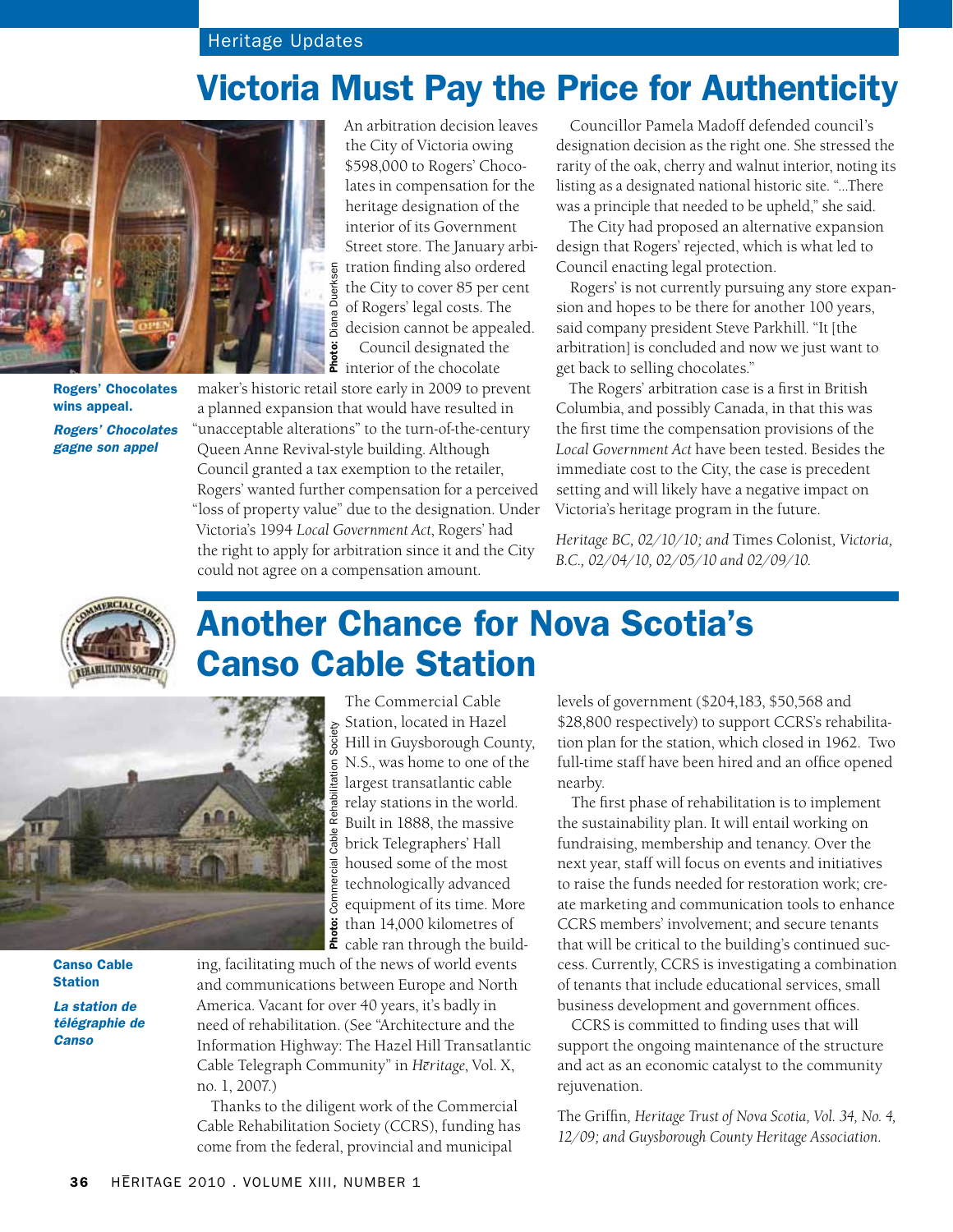#### Mise à jour du patrimoine

### Victoria doit payer le prix de l'authenticité

À la suite d'une décision arbitrale rendue en janvier dernier, la ville de Victoria doit 598 000 \$ à Rogers' Chocolates en dédommagement pour la désignation patrimoniale visant l'intérieur de son magasin de la rue Government. L'arbitre a aussi ordonné à la ville de payer 85 % des frais juridiques de Rogers'. La décision est sans appel.

Le conseil municipal a désigné l'intérieur du magasin historique du chocolatier en 2009. Il voulait ainsi prévenir un agrandissement prévu qui aurait entraîné des « modifications inacceptables » au bâtiment de style néo-reine Anne datant du début du siècle dernier. Même si le conseil lui a accordé une exemption de taxes, Rogers' voulait un dédommagement supplémentaire pour réduction perçue de la valeur de la propriété en raison de la désignation. Selon la *Local Government Act* de 1994 régissant Victoria, Rogers' avait le droit de porter l'affaire en arbitrage à défaut d'une entente avec la ville sur le montant du dédommagement.

La conseillère municipale Pamela Madoff a maintenu que la décision de la ville de désigner l'im-

meuble était justifiée. Elle a insisté sur la rareté de l'intérieur paré de chêne, de cerisier et de noyer et sur sa désignation comme lieu historique national. « Il y avait un principe à défendre », a-t-elle dit.

La ville avait proposé un autre plan d'agrandissement, mais Rogers' l'avait rejeté. C'est pourquoi le Conseil avait imposé une protection juridique.

Rogers' n'envisage plus pour le moment d'agrandir le magasin, et espère y rester encore 100 ans, selon le président de l'entreprise Steve Parkhill. « L'arbitrage est terminé, et maintenant nous voulons simplement nous occuper de vendre du chocolat. »

Cet arbitrage est une première en Colombie-Britannique et peut-être au Canada dans le sens où c'est la première fois que les dispositions de la *Local Government Act* concernant le dédommagement ont été mises à l'épreuve. Outre le coût immédiat pour la ville, l'affaire établit un précédent et risque d'avoir un effet négatif sur l'avenir du programme du patrimoine de Victoria.

*Heritage BC, 10/02/10; et* Times Colonist*, Victoria (Colombie-Britannique), 10/02/04, 10/02/05 et 10/02/09.*



## Une nouvelle chance pour la station de télégraphie de Canso

La Commercial Cable Station, située à Hazel Hill dans le comté de Guysborough (Nouvelle-Écosse) a été une des plus grandes stations-relais télégraphiques transatlantiques au monde. Construit en 1888, le bâtiment massif en brique du Telegraphers' Hall abritait un équipement à la pointe de la technologie de son époque. Plus de 14 000 km de câbles traversaient l'immeuble, facilitant la diffusion des nouvelles des événements mondiaux et autres communications entre l'Europe et l'Amérique du Nord. Inoccupé depuis plus de 40 ans, il a grand besoin de restauration. (Voir « Architecture et autoroute de l'information : Hazel Hill, la collectivité vouée au câble télégraphique transatlantique » dans *Hēritage*, vol. X, n<sup>o</sup> 1, 2007.)

Grâce à la diligence de la Commercial Cable Rehabilitation Society (CCRS), des fonds ont été fournis par les gouvernements fédéral, provincial et municipal (respectivement 204 183 \$, 50 568 \$ et 28 800 \$) à l'appui du plan élaboré par la CCRS pour la restauration de l'immeuble fermé depuis 1962. Deux employés à temps complet ont été engagés, et un bureau a été ouvert à proximité du site.

La première phase des travaux consistera à mettre en place un plan assurant la viabilité du projet. Il comprendra des activités de financement, du recrutement de membres et la recherche de locataires. Dans la prochaine année, le personnel travaillera surtout à des activités et initiatives pour réunir les fonds nécessaires à la restauration, à la création d'outils de marketing et de communication pour stimuler la participation des membres de la CCRS et à la quête des locataires qui seront déterminants pour le succès à long terme du bâtiment. La CCRS envisage actuellement une combinaison de locataires des domaines des services d'éducation, du développement de la petite entreprise et des services gouvernementaux.

La CCRS est déterminée à trouver des vocations qui soutiendront l'entretien continu de la structure et serviront de catalyseur économique au rajeunissement de la communauté.

The Griffin*, Heritage Trust of Nova Scotia, vol. 34, no 4, 12/09; et Guysborough County Heritage Association.*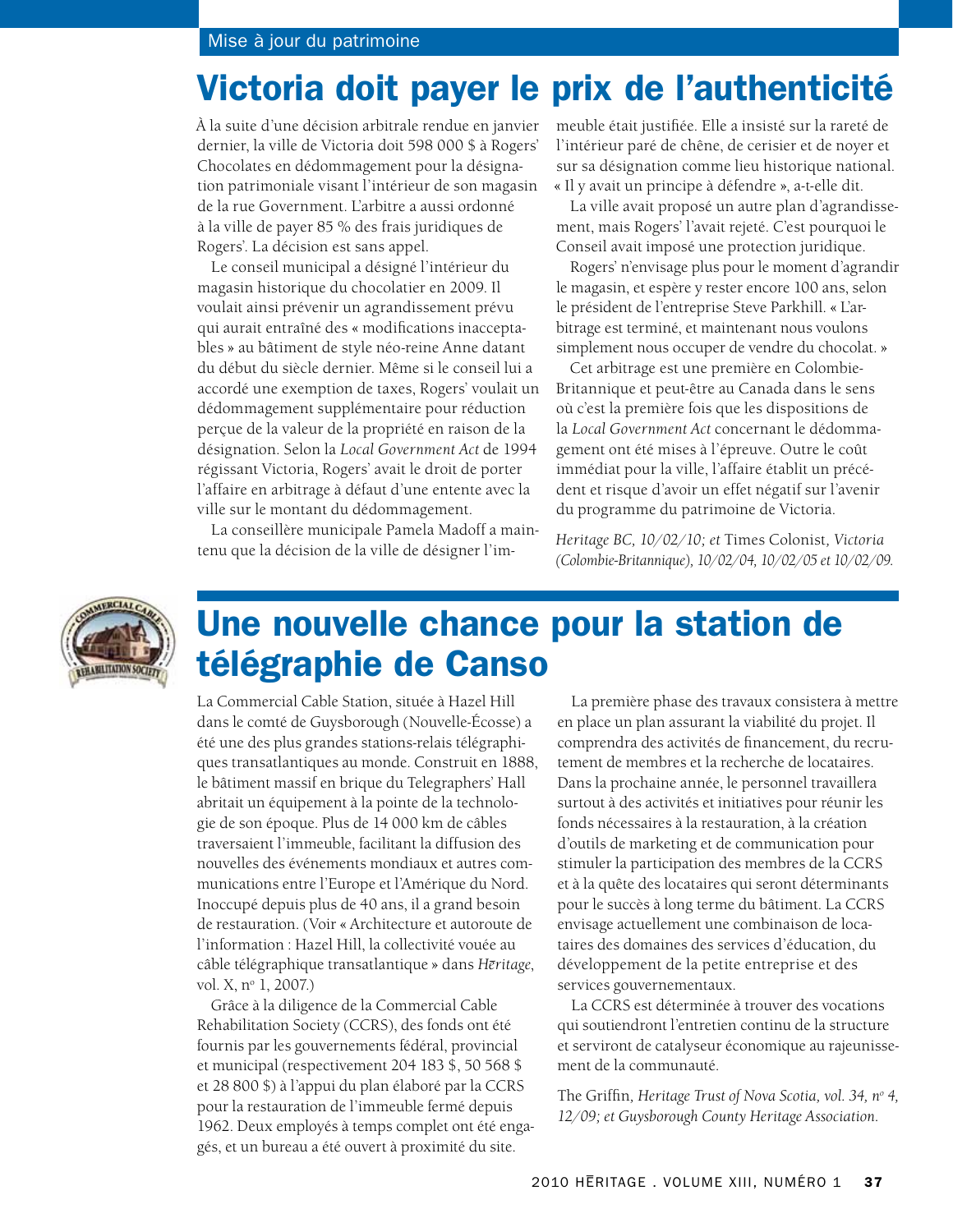#### Heritage Updates

### Newfoundland Church Under Siege

Not one but two recent attacks on the old St. Philip's Anglican Church have shocked the small community of Portugal Cove-St. Philip's. (For some background information see "Deconstruction or Demolition: Maritime Churches Under the Gun," *H–eritage*, Vol. XII, No 3, 2009.)

First, the steeple on the 116-year-old church was cut down with a chainsaw in March—the morning after council voted to reject the parish's application to demolish the deconsecrated Gothic-style building. Following the steeple incident, the Town designated the church a municipal heritage structure at an emergency meeting; posted security



Church by the Sea

outside the building; and requested a temporary injunction to prevent further demolition.

The temporary injunction order asked that the defendants cease and desist actions or applications that would further damage or demolish the church and steeple. It requested they preserve those structures, and that the parish and diocese consider proposals pertaining to the preservation of the church as a heritage property.

 In April a Newfoundland Supreme Court justice postponed his decision on the matter, ordering lawyers for the Town, the parish and the Diocesan

Synod of Eastern Newfoundland and Labrador to try and come up with an interim solution amongst themselves.

However, just days after the injunction request was set aside, residents stopped a parishioner who is also a municipal councillor—from removing the pews from the church interior. Members of the volunteer group Church By The Sea, which is trying to preserve the building, blocked his truck from leaving with the now-dismantled pews until police arrived. Royal Newfoundland Constabulary officers ordered the pews put back, but did not lay any charges.

"It is obvious that in our understanding this person was doing something against the law and probably should have been arrested or charged on the spot," said Stephen Sharpe, president of the Church by the Sea Committee. It is up to the owner, in this case the diocese, to press charges.

Mr. Sharpe said he was encouraged to hear the two sides were talking again. He would like some resolution that would see the steeple reinstalled. The Church By The Sea Committee has hired a lawyer and hopes to be included in the discussions. In the meantime, the mayor and council have authorized the group to provide volunteer security at the site.

*CBC News, 03/31/10, 04/09/10, 04/19/10; and*  Evening Telegram*, St. John's, Nfld. and Lab., 04/10/10 and 04/16/10.*